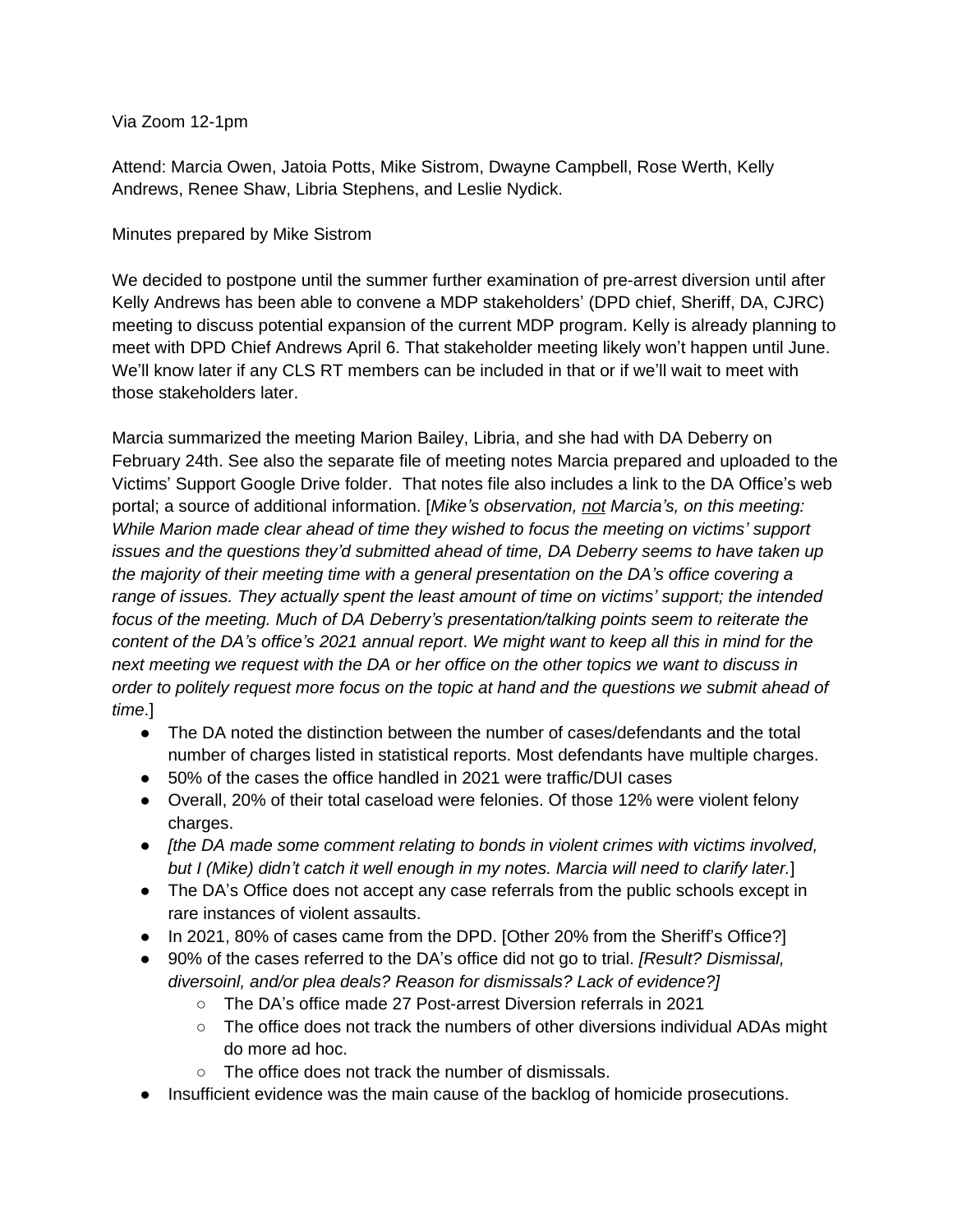- The city and county do fund two ADA positions. *[Where does the rest of the DA's budget come from? The state?]*
- DA Deberry mentioned the fund to help cover crime victims' parking fees for court appearances and the clothing donation service. No other victim's services were mentioned.
	- $\circ$  Marcia noted that we will need to follow up with the DA's office on our other proposals for improved victims' services under the purview of the DA's office, including better notification for victims and their families, including homicide victims, on verdicts, dismissals, etc…
- Marcia et al asked the DA in general what resources they "need."
	- She replied 5 more ADAs and 5 more support staff.
	- More childcare services for people attending court
	- More general improvements to the court house, especially for crime victims and their families.
- The DA's Office already has all their ADAs and relevant staff undergo Trauma Informed Training. *[This and the CJRC's Seeking Safety trauma training program are models we can make use of later.]*

We discussed a potential research request for Dwayne to take on would be to try to track dismissal vs. diversion rates over some period of time by the DA's office. This could also lead to a potential recommendation for the DA's Office to

Leslie also asked about a line in the DA's 2021 annual report claiming that diversion efforts had "not effected crime rates" in Durham. She wondered if the report meant that post-arrest diversion efforts had not increased crime rates? But then also that they had not decreased them either?

We spent the short remainder of the hour on our other intended main agenda item; planning how to approach the Family Court topic this month and next. Toia noted five main areas that should guide our inquiry. *[Mike and Toia will work on this content more later and may create a Google Document work plan to organize our work.]*

- 1) Reunification of parents and children. Both to:
	- a) study the rate over time–a research request, and;
	- b) To examine ways to increase the total number of reunifications and reduce the time for them when charges are dismissed or whatever court-ordered conditions for a parent have been met.
- 2) Representation in the court, especially for parents
- 3) Department of Social Services' role in the system.
	- a) The extensions DSS staff get when unprepared for court that drag out the process
- 4) The Guardian ad Lidem's role
- 5) Visitation rights for parents and family. During the Family Court process and especially after cases are resolved or dismissed.